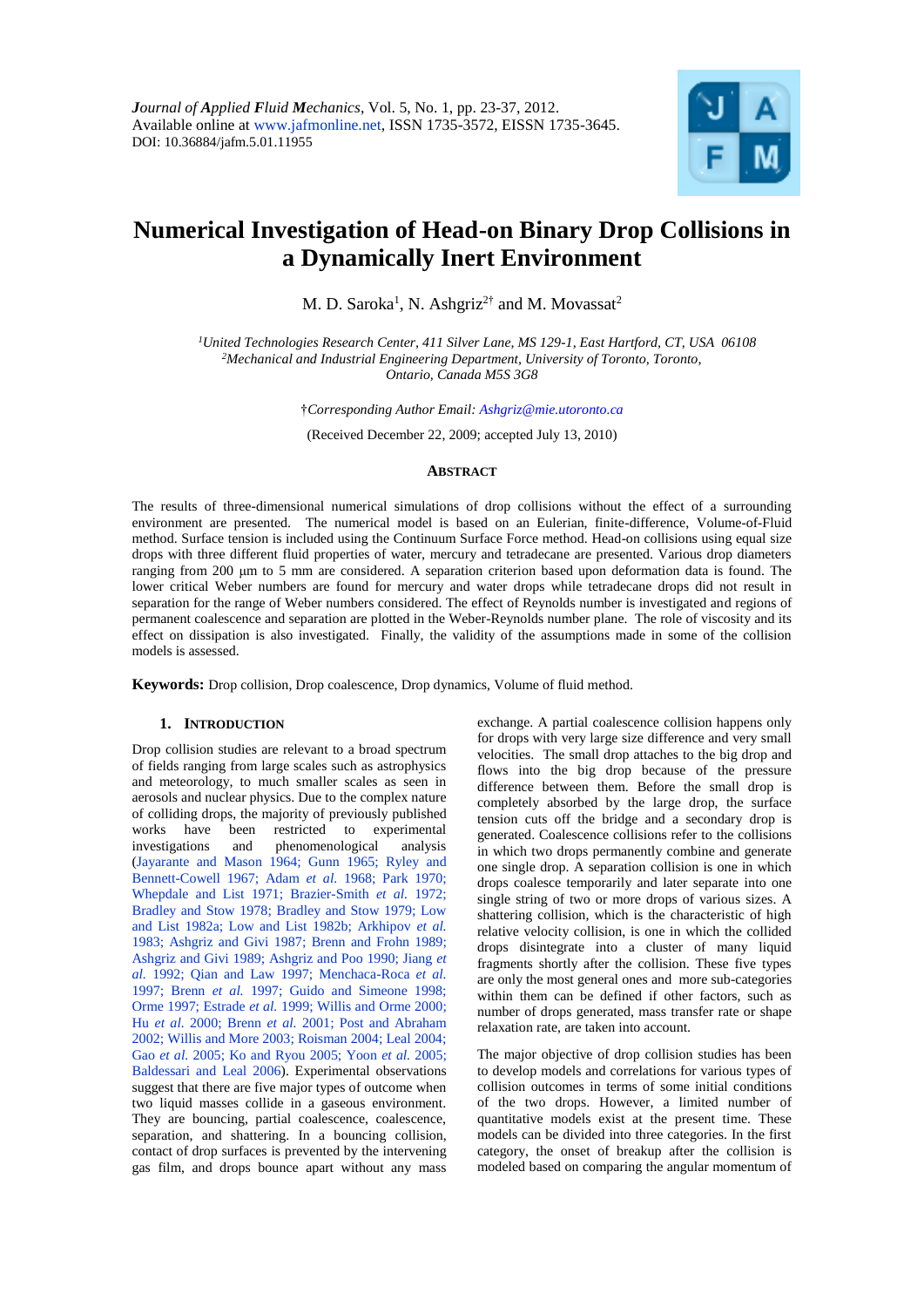the collided pair, which pulls the drops apart, and the surface tension forces, which hold the drops together. These models are exemplified by the works of Park (1970), Brazier-Smith *et al.* (1972), Arkhipov, *et al.*  (1983), Brenn *et al.* (2001), and Post and Abraham (2002). In the head-on collision of two drops - the topic of the present work – the angular momentum does not play an important role. Therefore, these models cannot explain the onset of separation for the head-on collisions. In the second category, the breakup is modeled based on comparing the total energy before and after the collision. The total energy includes kinetic, surface, and dissipation energies. Certain assumptions are made for the shape of the drop after the collision and for the dissipated energy. These models are exemplified by those of Jiang *et al.* (1992), Qian and Law (1997), and Willis and Orme (2000, 2003). And in the third category, some capillary instability criterion along with the energy consideration is used to predict the breakup. These models are exemplified by those of Ashgriz and Poo (1990) and Brenn *et al.*  (1997).

The objective of the present paper is to gain further insight on the head-on collision dynamics of two drops and to provide a critical evaluation of above mentioned models using direct numerical simulation. The evolutionary behavior of the head-on drop collisions without the effect of the surrounding environment is considered. By not modeling the surrounding atmosphere, the effects due to the internal flow patterns and trapped gas between the approaching drops are removed.

## **2. NUMERICAL METHODOLOGY**

## **2.1 Review of the Previous Work**

Nobari *et al.* (1996) used the front-tracking method developed by Unverdi and Tryggvason (1992) to study the head-on collisions of equal sized drops. In their method, the governing equations are solved both inside and outside the drops, thus including the effect of the surrounding environment. By applying a body force to accelerate the drops toward each other both bouncing and coalescence were investigated. The presence of a double interface always resulted in bouncing, while coalescence was modeled by artificially rupturing the interfaces at prescribed rupture times.

Their results indicated that different rupture times result in different final outcomes for similar collisions. They could not predict the boundary between the coalescence and separation without an empirical input for the rupture time. The rupture times were adjusted to obtain the experimental seperatoin conditions.

Rieber and Frohn (1995) modified their previous work with Schelkle *et al.* (1996) to model drop collisions. In their algorithm they computed the volumetric surface tension force based on a conservative discretization for the curvature computation based on the work of Lafaurie *et al.* (1994). Using this technique, they performed a brief investigation of equal sized binary water drop collisions occurring in air. They considered Weber numbers between the range of 19 and 59, while maintaining a constant Reynolds number of 5000 and

numerically computed the boundary between coalescence and separation (parameters are defined in the nomenclature). A two dimensional simulation of drop collision was conducted by Poo and Ashgriz (1990) using a volume of fluid method (Asgriz and Poo 1990). Since two dimensional drops do not provide the proper surface energy, the physically observed reflexive action could not be simulated with such models. Mashayek *et al.* (2003) studied the coalescence collision of two liquid drops using a Galerkin finite element method in conjunction with a spine-flux method for the free surface tracking (Mashayek and Ashgriz 1995). The effects of Reynolds number, impact velocity, drop size ratio, and internal circulation on the coalescence process was investigated. Only the coalescence collisions were studied and separation conditions were not reached.

Morozumi *et al.* (2005) conducted a numerical study to obtain a criterion between permanent coalescence and separation in head-on binary drop collisions. They used a Lagragian finite-element method to model the problem. They found that the ratio of the maximum length of the coalesced droplet to the initial diameter of the droplets is about 2.85, beyond which the coalesced drop will breakup. Finally, Nikolopoulos *et al.* (2009) conducted an axis-symmetric numerical study on collision of two equal size drops employing a VOF solver and provide detailed results about the size of the satellite droplets forming after collision.

# **2.2 Method of Solution**

A numerical model based on an Eulerian, finitedifference, Volume-of-Fluid (VOF) method with surface tension effects is used (Bussmann *et al.* 1999; Hsu and Ashgriz 2004a; Hsu and Ashgriz 2004b). We consider two drops composed of the same fluid with constant viscosity,  $\mu$ , density,  $\rho$ , and surface tension coefficient,  $\sigma$ . The flow inside the drops is solved using the standard conservation of mass and momentum equations:

$$
\nabla \cdot V = 0 \tag{1}
$$

$$
\rho \frac{\partial V}{\partial t} + \rho \nabla \cdot (VV) = -\nabla p + \mu \nabla^2 V + F_b \tag{2}
$$

where  $V$  is the velocity vector,  $p$  is the pressure and  $F_b$  is any body force per unit volume acting on the drops. At the free surface boundary condition, both mass and momentum are conserved. For drops surrounded by a less dense/viscous fluid or gas, the viscous stresses at the surface can be neglected. Additionally, assuming a constant surface tension coefficient allows the stress boundary condition to reduce to Laplace's equation:

$$
p_s = \sigma \kappa \tag{3}
$$

where,  $p_s$  is the pressure jump across the surface and  $\kappa$  is the surface curvature. The above governing equations are solved in the three-dimensional space using a two-step projection method as described by Kothe *et al.* (1991). In order to solve for the new velocity field, the momentum equation is divided into two steps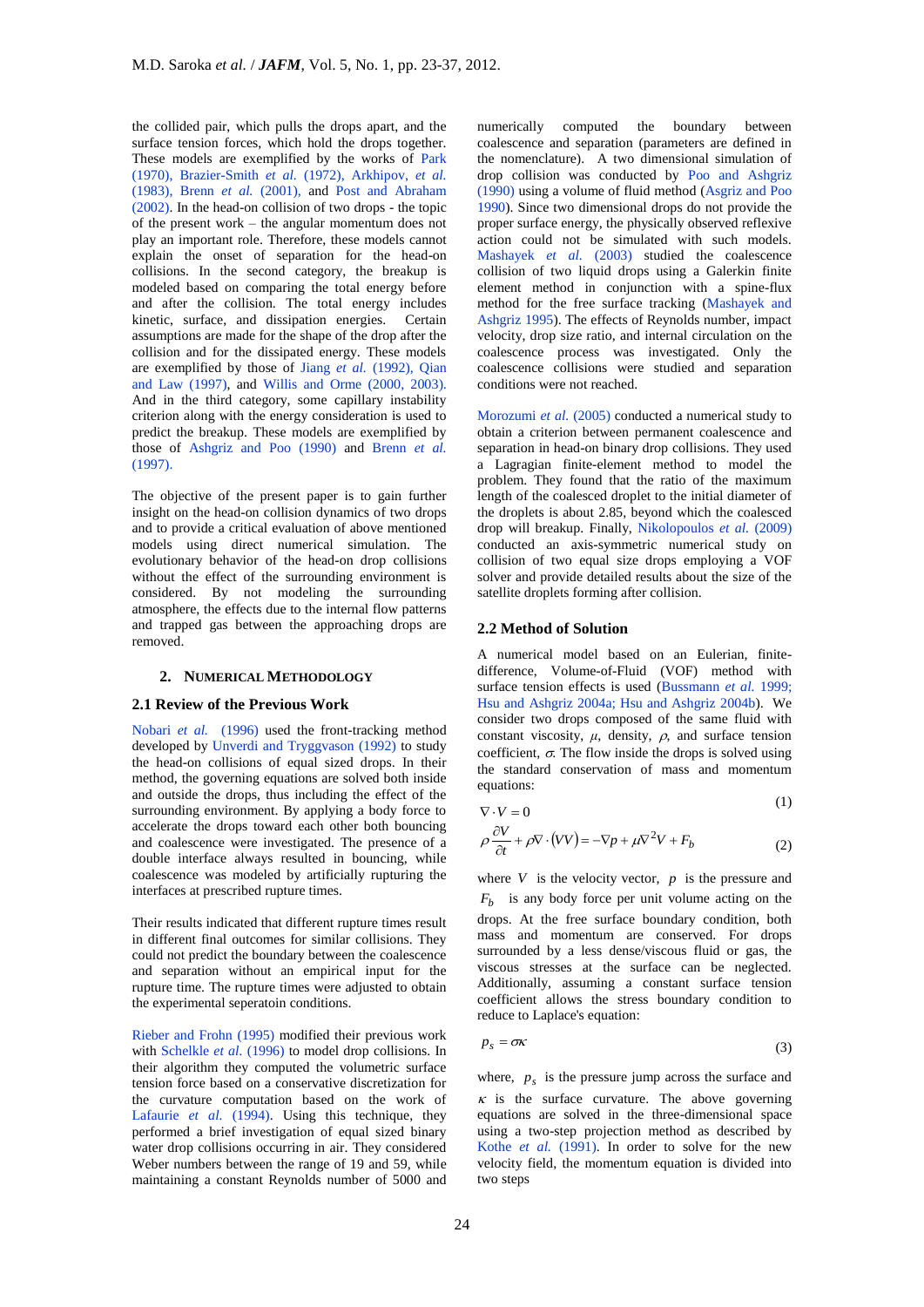$$
\frac{\tilde{V} - V^n}{\partial t} = -\nabla \cdot (VV)^n + \frac{\mu}{\rho^n} \nabla^2 V^n + \frac{1}{\rho^n} F_b^n \tag{4}
$$

$$
\frac{V^{n+1} - \tilde{V}}{\partial t} = -\frac{1}{\rho^n} \nabla p^{n+1}
$$
 (5)

where  $n$  and  $n+1$  represent the previous and next time step, respectively. Equation (4) is solved for an intermediate velocity,  $\tilde{V}$ , by explicitly updating the

known velocity field,  $V^n$ , with the convective, viscous and surface tension effects. The surface tension effect is modeled using a form of the Continuum-Surface Force (CSF) method. In this method the surface tension effect is converted into a volumetric force for computational cells near the free surface. Although specific details are provided in the papers by Brackbill *et al.* (1992) and Bussmann *et al.* (1999), it is worth commenting that Bussmann *et al.* (1999) modified the original CSF method for use in simulations involving fluids in a vacuum. Their modification included the addition of a weighting function in the smoothed volumetric surface force calculation. This weighting function allows the volumetric surface force to be a nonzero, uniform body force in cells containing fluid and zero in empty cells. The time step restriction is computed based upon the smallest step size considering fluid advection, momentum transfer and capillary wave growth. Typically, the surface tension criterion is the most restrictive.

 $(VV)^{\mu} + \frac{A}{2} \int_{P}^{R} V^{2} \gamma^{p} + \frac{1}{2} F_{b}^{R}$  (4)<br>  $\frac{1}{2} \pi V_{p} n + 1$  represent the previous and next ectively, Equation (4) is solved for an<br>
betical of the state of the convertice, viscous<br>
foled,  $V^{R}$ , with the c The second step of the method is used to project the intermediate velocity onto a divergence free field by combining the continuity Eq.  $(1)$  with Eq.  $(5)$ . This results in the Poisson pressure equation which is symmetric and positive definite and is solved using an incomplete Cholesky conjugate gradient solver for the new pressure field,  $p^{n+1}$ . Lastly, the intermediate velocity field is updated using the new pressure field to give the new velocity,  $V^{n+1}$  at the next time step. The free surfaces are resolved using the Volume-of-Fluid (VOF) method. VOF methods use a scalar defined as the volume fraction,  $f$ , which represents how much fluid is contained within a cell. If the cell is completely filled with fluid then  $f = 1$ , while if the cell is completely void of fluid,  $f = 0$ . For a partially filled cell (i.e. a surface cell) then  $0 < f < 1$ . Thus once the new velocity field is computed this information is used to determine the updated fluid fraction field at the next time step. However, in free surface problems, it is not sufficient to just solve for the fluid flow. The free surface must be evaluated in terms of both its new position and its orientation. This is done by using a 3D volume tracking method developed by Youngs (1984). In this methodology, polygonal planes are computed which match the volume fraction of a given cell. The orientation of the plane is then adjusted based upon the computed normal vector directed into the liquid phase.

#### **2.3 Simulation Setup**

Since only head-on collisions are considered in this investigation, planes of symmetry were used to reduce

( the amount of computational time and cost. Specifically, all simulations were modeled using onequarter profiles for each of the two drops (20 cells per drop radius) and two planes of symmetry. In order to cause the drops to collide, each drop was given a nonzero initial velocity. These individual drop velocities were subsequently used to compute the relative velocity,  $V_r$ . Various simulations were conducted for two drops composed of either water, mercury or tetradecane C14H30. Constant fluid properties were used (collisions between different fluids were not considered). Same size water drops with diameters of  $D = 300$  μm, 500 μm, 700 μm and 2 mm were simulated for the majority of the computations. However, during the investigation concerning the effect of Reynolds number, simulations for drop diameters of 200 μm, 1 mm, 1.5 mm, 3 mm and 5 mm were also performed. All mercury and tetradecane collisions were for drops with a diameter of 300 μm. The fluid properties used are summarized in Table 1.

**Table 1** Drop Fluid Properties

| Fluid       | Density<br>[ $\text{kg/m}^3$ ] | Kinematic<br>Viscosity<br>$\lceil m^2/s \rceil$ | Surface<br>Tension<br>[N/m] |
|-------------|--------------------------------|-------------------------------------------------|-----------------------------|
| Water       | 1000                           | $1.0 \times 10^{-6}$                            | 0.073                       |
| Mercury     | 13550                          | $1.2 \times 10^{-7}$                            | 0.484                       |
| Tetradecane | 763                            | $3.02 \times 10^{-6}$                           | 0.027                       |

The droplet dynamics is described based on Weber and Reynolds numbers, defined as  $We = \rho V_r^2 D / \sigma$  and  $\text{Re} = \rho V_r D / \mu$ , respectively. Numerical simulations of drops colliding at high impact energies require a fine grid to resolve the flow in either the radial or axial direction. Therefore, collisions are limited by a maximum collision velocity beyond which a proper grid resolution could not be achieved. These velocities are as follows: For water drop collisions, relative velocities less than 3.8 m/s, 2.7 m/s, 2.3 m/s and 1.6 m/s were used for 300 μm, 500 μm, 700 μm and 2 mm drops, respectively.



**Fig. 1.** Surface Evolution for a Binary Water Drop Collision with We=40 and Re=936. Droplet diameter of each drop is 300<sub>um</sub>, and their relative velocity is 3.12m/s. Collision times are equal to (0.05ms)*i*, where

 $i =$ image number.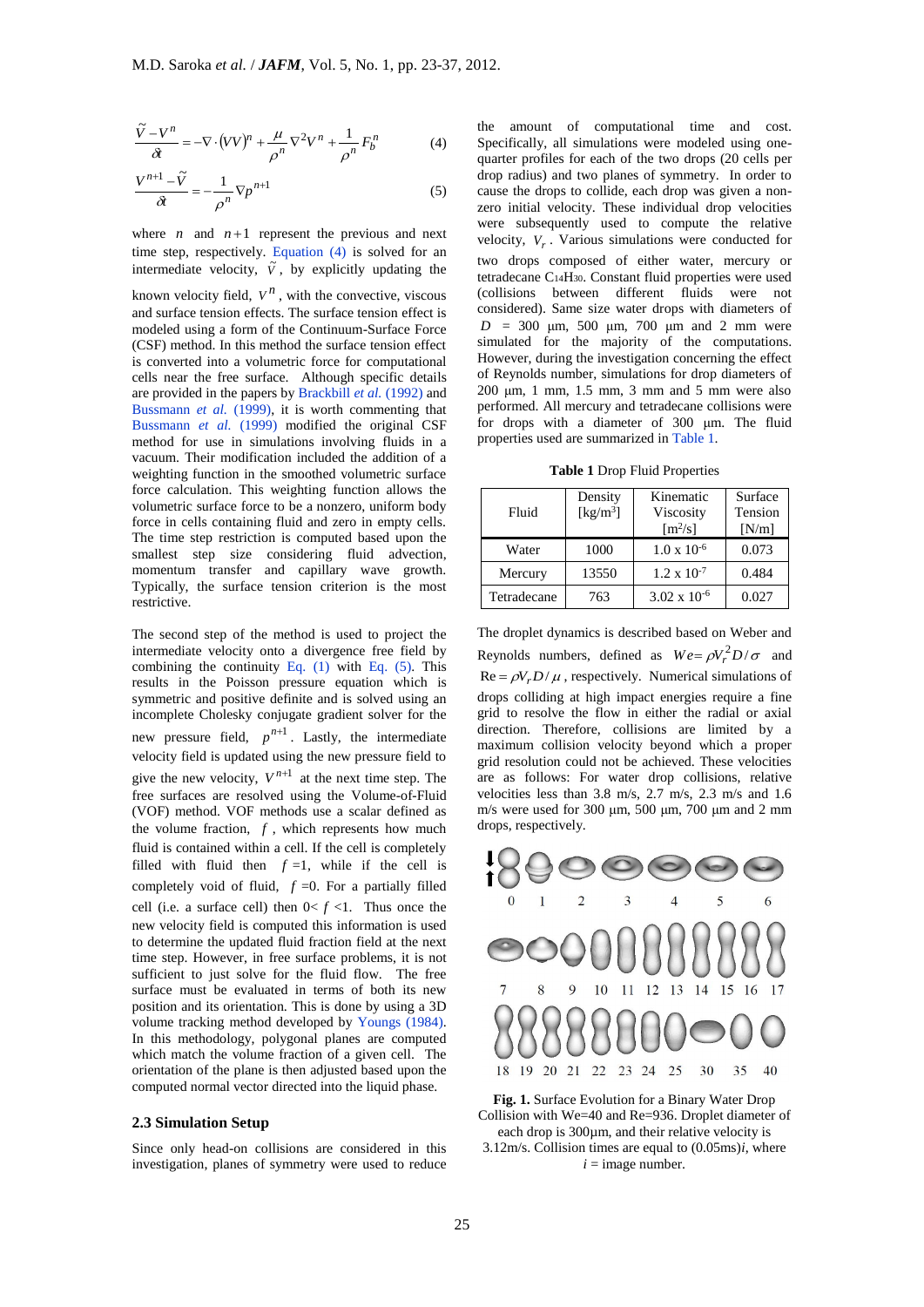For Mercury drop collisions, relative velocities less than 2.7 m/s, while for tetradecane drop collisions, relative velocities less than 11 m/s were considered.

#### **3. RESULTS AND DISCUSSION**

We have conducted an extensive numerical simulation of head-on collisions of two drops. Figures 1 and 2 show typical surface evolutions for two different collisional outcomes. Figure 1 shows the evolution sequence for two 300 μm water drops with a relative velocity of *3.12 m/s*. This results in We*=40* and *Re=936*, with an outcome of permanent coalescence. This series of images is provided to illustrate the various surface configurations as the combined mass evolves toward a single spherical drop at *t > 40*. Subsequently, as the impact velocity is increased to *3.76 m/s*, the colliding drops will combine temporarily and eventually separate as shown in Fig. 2. This figure represents a collision between the same 300 μm water drops as in Fig. 1, but with a relative velocity of *3.76 m/s*, resulting in *We=58* and *Re=1127*.





We can divide the collision process into several phases. Snap shots of surface shapes during various phases of collision are shown in Fig. 3. The collision coordinate system is shown on the upper right corner of this figure. The z-axis is referred to as the axial direction, whereas the flow in the x-y plane is referred to as the radial direction. The following phases are defined for head-on binary drop collisions: (i) the collision phase: radial expansion and axial contraction ( $0 \le t \le t_1$ ); (ii) the reflex phase: radial contraction ( $t_1 < t \le t_2$ ) and axial expansion (t<sub>1</sub> < t  $\leq$  t<sub>4</sub>); and (iii) the oscillation or the break up phase depending upon whether the final outcome is coalescence or separation  $(t > t_4)$ . In addition, time t<sub>3</sub> is defined as the time when the fluid flow has reversed its direction from radial to axial direction. Since this time reflects a change in the bulk direction of the internal flow, the corresponding shape of the drop at this point is provided. The collision phase (i) or the radial expansion is very similar to the spreading effect observed in drop impaction studies as is depicted in images 1-4 on Figs. 1 and 2. Once the fluid has reached its maximum deformation or *Rmax*, the combined mass begins to contract due to the surface

tension forces as shown by images 5-8 on the figures. At this point, the flow is re-directed 90 degrees or in the axial direction. As the fluid continues to flow in this direction, the combined mass stretches or expands until a maximum deformation defined as *Zmax* is obtained. This process is shown as images 9-14 on each of the figures. Once *Zmax* occurs, the surface tension force pushes the fluid back toward the center and the mass begins to contract (phase iii) as shown in the remaining images. The last phase can consist of either an oscillatory behavior (images 15-40 of Fig. 1) or separation (image 24 of Fig. 2).



**Fig. 3.** Example of phase boundaries for two drop collision with  $We = 58$  and  $Re = 1127$ . Solid line represents the axial deformation while the dashed line represents the radial deformation.

#### **3.1 Internal Flow Patterns**

Figure 4 shows both the internal pressure and velocity field for three specific times during the evolution of two 300 μm water drops colliding at We=58 and *Re*=1127. For each of the figures, the left side contains the pressure contours while the right side consists of velocity vectors and streamlines indicating the overall flow pattern.

Fig. 4a represents the flow just before beginning of the axial expansion period. A high pressure region at the center of the combined mass is formed due to the initial merging process. This redirects the flow outward or away from the center of the combined mass. Figure 4b illustrates the flow pattern once the combined mass has reached its maximum deformation along the axial direction. At the next time step the flow near the bulbous ends is re-directed inward due to the surface tension effects. In Fig. 4b, the flow is still flowing outward and away from the center, while a high pressure region due to the surface curvature has developed at the top/bottom regions of the bulbous ends. Figure 4c represents the internal pattern when the combined mass has contracted and nearly separated.

An example illustrating the typical flow patterns during each stage of the evolution is provided in Fig. 5. In this figure, 11 images or slices represent the internal flow patterns for two 700 μm water drops colliding at a relative velocity of 2.28 m/s resulting in a *We*=50 and *Re*=1596. As the two drops come into contact and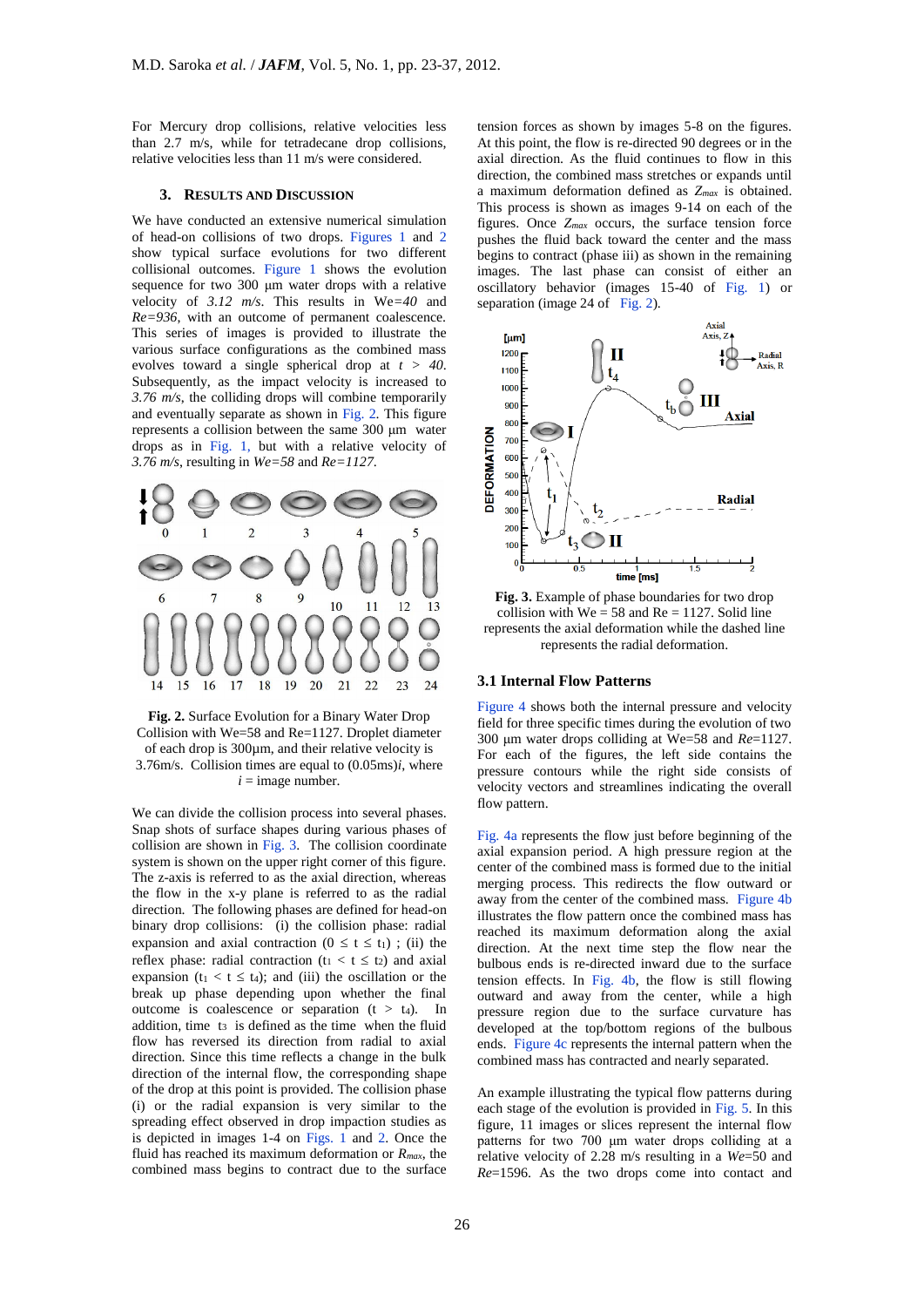collide with one another (image 1) a stagnation region develops at the center.



**Fig. 4.** Velocity and pressure fields inside an evolving drop (a) when kinetic energy is near its maximum value, (b) when kinetic energy is near its minimum value, and (c) just before liquid bridge separates from bulbous ends. We=58 and Re=1127. Contours are for the Y-Z plane at  $X=0$ .



**Fig. 5.** Internal Flow Patterns at various stages of shape evolution for two 700 µm water drops colliding at a relative velocity of 2.28m/s, resulting in We=50 and Re=1596.

This in turn causes a high pressure region which forces the fluid away from the center and the drop to expand radially as shown in the second image. The third image is indicative of the flow pattern within a contracting torus as observed at the beginning of the second period of radial contraction. It is interesting to note that in the rim of the torus a circulation pattern develops which is due to the combined effect of surface curvature and the high pressure region near the center. Eventually, the torus collapses and the flow is redirected outward (images 4-6). Once the combined mass has stretched to its maximum length, the curvature of the bulbous ends causes the fluid near the surface to be redirected back toward the center of the combined mass as shown in the eighth image on Fig. 2.

At this point, fluid is still flowing outward (causing the contraction which is observed along the radial axis) and collides with the re-directed fluid flowing inward due to the surface curvature. This stagnation region causes the flow to be re-directed radially in the middle of the bulbous ends which in turn is forced inward at the surface due to surface tension. This increases the curvature of the bulbous end and as a result contributes to the observed necking at the attachment region between the ligament and the ends. This flow pattern continues until break up is observed. The final flow pattern in the separated drops, therefore, contains four regions of circulating flows and resembles the internal flow patterns of a drop exposed to an external hyperbolic shear flow.



**Fig. 6.** Example of Pinching. Result of a We=50 and Re=1596 collision at time equal to 4.24ms. (a) Magnified view of pinched region, pressure contours (left) and velocity vectors (right). (b) Pressure variation along the axial direction.

Figure 6 illustrates the details of the breakup for a collision with *We*=50 and *Re*=1596. Figure 6a contains both the pressure contours and velocity vectors of an enlarged area of the necking region. A companion Fig. 6b, represents the pressure variation along the axial direction. The breakup is initially caused by the presence of two high pressure regions. Curvatures in the radial and lateral directions cause a high pressure region to develop in the ligament. Similarly, another high pressure region develops in the bulbous ends due to its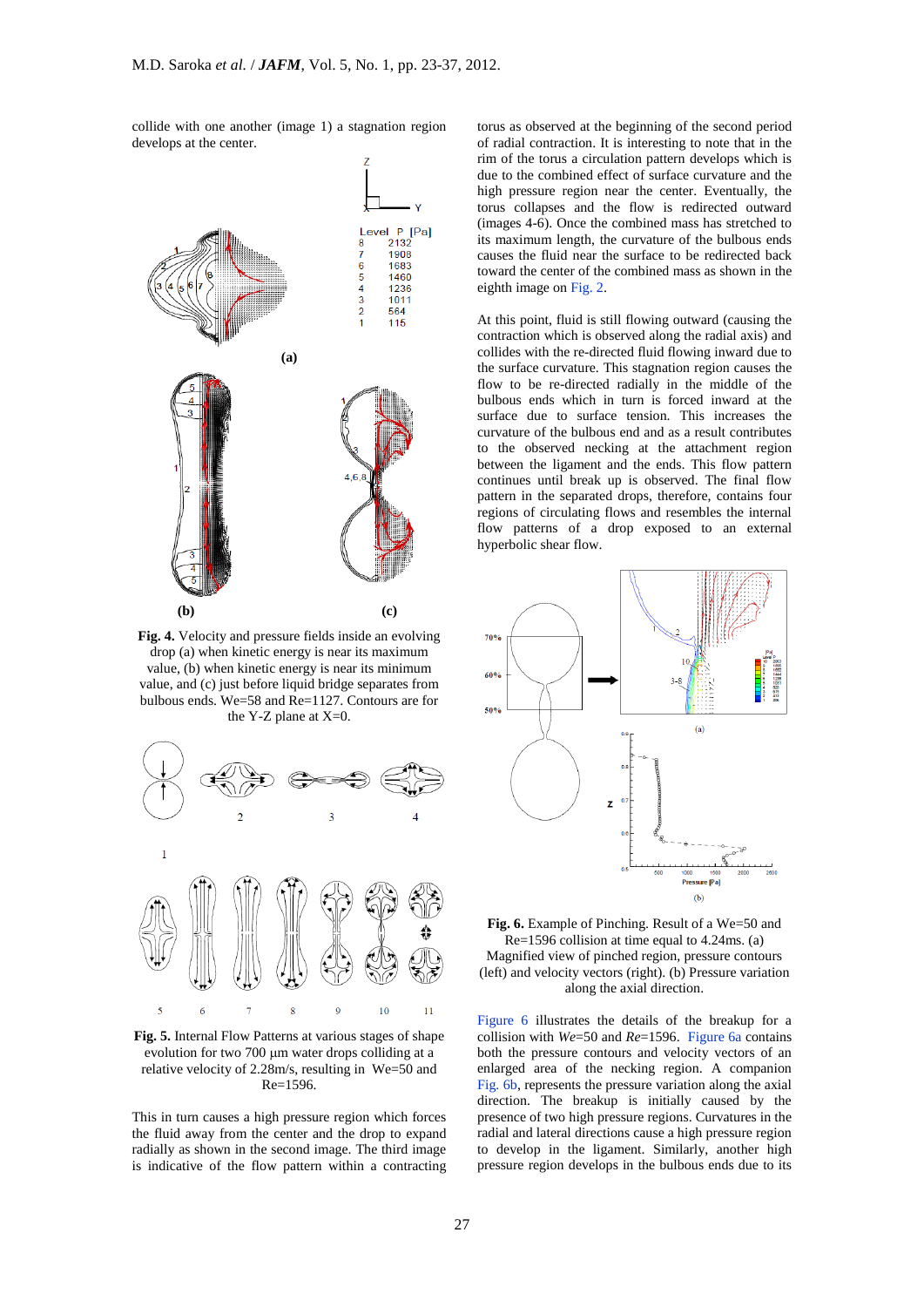curvature. This pressure difference causes more mass to be accumulated in the end region, which results in a negative curvature at the surface where the ligament and bulbous ends are connected. This sets up a minimum pressure which subsequently causes a local decrease in fluid mass and thus the formation of a neck. Once the neck is formed, it helps to increase the pressure, which causes the fluid to recede further causing more "necking". This process continues until the neck becomes so thin that it breaks.

# **3.2 Critical Weber Number for the Onset of Separation**

Comparisons of Fig. 1 and 2 show that at some Weber number between  $We = 40$  and 58, there is a critical Weber number,  $W_{e_r}$ , which marks the boundary between coalescence and separation. Experimentally, Adam *et al.* (1968) reported that the critical Weber number varies based on the drop size. They reported critical Weber numbers of 60 and 100 for water drops with diameters of 120 μm and 600 μm, respectively. Other experiments reported much smaller critical Weber numbers and no dependency on the droplet diameter.

For example Ashgriz and Poo (1990) determined the critical Weber number for equal sized water drops colliding in atmospheric air to be approximately 19. This value has been verified by the work of Qian and Law (1997). Additionally, Jiang *et al.* (1992) reported various lower critical Weber numbers for different hydrocarbons, and therefore demonstrated its dependency on the fluid type. In their work the critical Weber number of tetradecane was found to be 34, which was subsequently confirmed by Oian and Law  $(1997)$ 

**Table 2** Computed Critical Weber Numbers for Different Fluids and Drop Diameters

| Fluid   | Diameter $[µm]$ | Velocity<br>[m/s] | Wecr | Re   |
|---------|-----------------|-------------------|------|------|
| Water   | 300             | 3.3               | 45.8 | 1002 |
| Water   | 500             | 2.4               | 41.0 | 1223 |
| Water   | 700             | 2.0               | 39.1 | 1414 |
| Water   | 2000            | 1.1               | 34.4 | 2240 |
| Mercury | 300             | 2.0               | 33.6 | 5000 |

In this investigation the numerically determined critical Weber number for different drop sizes and fluid types are shown in Table 2. The numerically determined critical We numbers are larger than those reported by Ashgriz and Poo 1990, but less than those reported by Adam *et al.* (1968). This may be attributed to the experimental technique used for determining the critical We number. In Ashgriz and Poo (1990) two streams of equally sized droplets are aimed at each other with collision angles ranging from 20 to 90 degrees. Therefore, droplets have a forward moving trajectory at the time of collision. Although, it is assumed that only the relative velocity governs the collision outcome, it appears that such experiments in the presence of air result in an internal flow field, which may enhance the onset of separation.

On the other hand, Adam *et al.* (1968) aimed two droplets directly towards each other (180° angle). In addition, they used relatively large droplet spacings so that the collisions were not in the wake of the previous ones, as was the case in Ashgriz and Poo (1990). Our simulations are similar to experiments of Adam *et al.*  (1968), however, ours is in a dynamically inert gas. Therefore, there is less resistance for the droplet motion, and thus the critical We numbers are slightly smaller. One important finding is that the droplet size has an influence on the critical We number. This confirms the results of Adam *et al.* (1968), and indicates that the collision We number is not the only parameter that governs the collision process.

For a wide range of Weber and Reynolds numbers tested here, no reflexive separation is observed for the tetradecane drops. Of the three fluids considered, tetradecane has the lowest surface tension coefficient,  $\sim 0.37 \sigma_{water}$  and  $\sim 0.06 \sigma_{mercury}$ , and the largest kinematic viscosity,  $\sim$  3  $\nu$  *water* and  $\sim$  25  $\nu$  *mercury*. Both of these fluid properties have a prominent effect on either surface energy or energy dissipation, respectively. In addition, density is also important since for the same collision parameters, it changes the initial kinetic energy. The density of Tetradecane is again the smallest of the three:  $~\sim 0.76 \rho_{water}$  and  $~\sim 0.06 \rho_{mercury}$ . Therefore, tetradecane has the least surface energy, the highest energy dissipation and the least initial kinetic energy as compared to similar collisions of water and mercury drops.

## **3.3 Evaluation of Collision Models**

There are two very different types of models for the prediction of the onset of separation in a head-on collision of two drops. One is based on the capillary instability theory, according to Ashgriz and Poo (1990) and Brenn *et al.* (2001), and the other is based on energy dissipation, according to Jiang *et al.* (1992), Qian and Law (1997), and Willis and Orme (2004). In this section, we will assess the accuracy of the major assumptions made in these models.

## *3.3.1 Capillary Instability Based Models*

Ashgriz and Poo (1990) proposed a capillary instability model to predict the boundary between coalescence and reflexive separation. The underlying principle in their model is the following. When the two drops collide, they first form a thin disk which will later contract into a round-ended cylinder with radius  $r$  and length  $l+2r$ , as shown in Fig. 7a.

Based on Rayleigh's linear theory (1878), if the lengthto-diameter ratio of a liquid column is greater than or equal to  $\pi$ , the column becomes unstable. Ashgriz and Poo used the whole length of the round ended drop,  $l+2r$ , as the length of the column. Then, by applying the Rayleigh criterion to the round-ended drop of Fig. 7a, they found the instability criterion as  $(l+2r)/2r = \pi$ . The round ended cylinder is, however, different from a liquid column, which does not have surface forces pushing in from its two ends. For this drop, if the fluid inside is stagnant, the surface forces from the two ends will force the flow towards the center, preventing the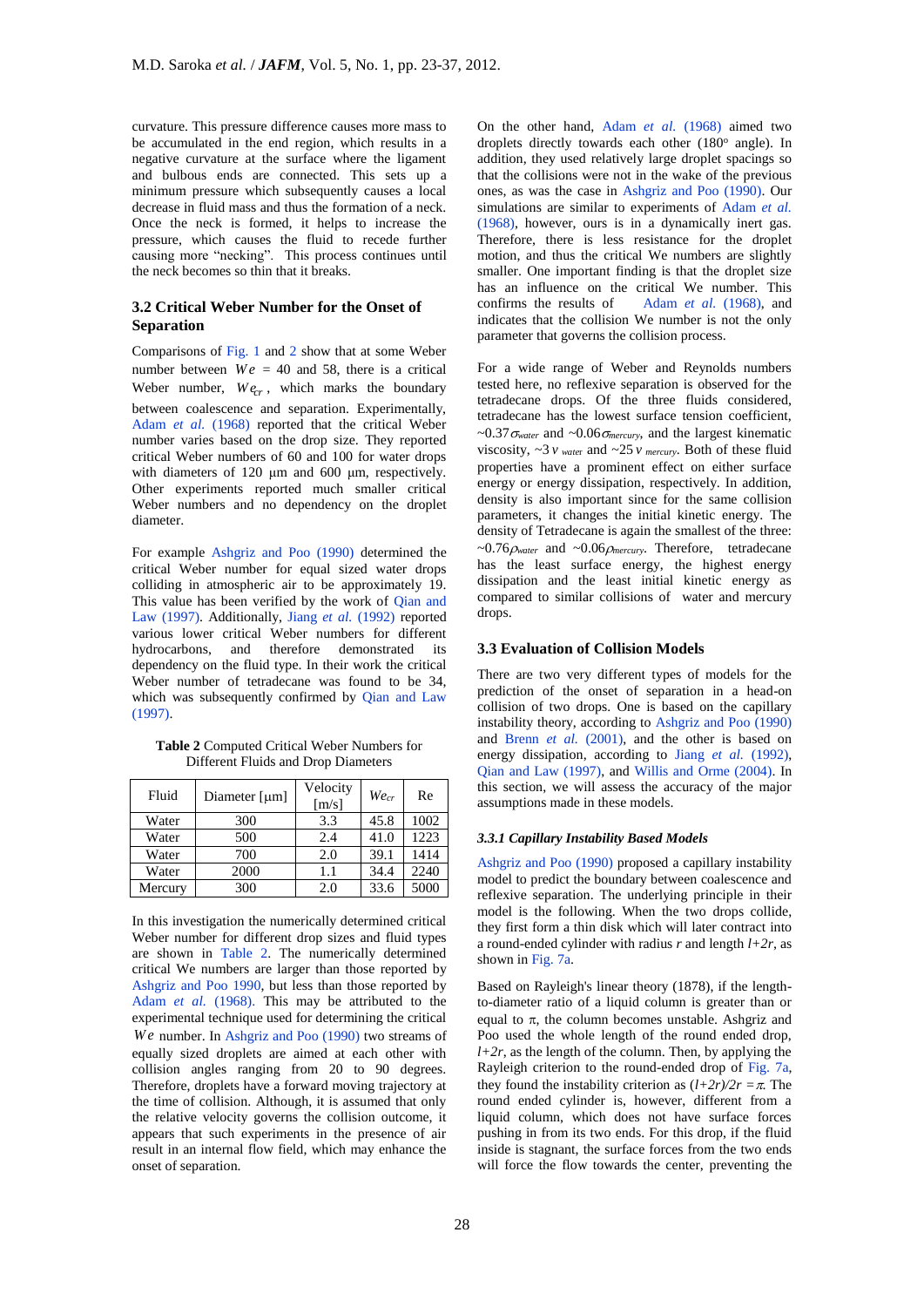break-up. Therefore, this liquid cylinder can break only if the internal flow field stops the retraction of the two ends. If the round ended cylindrical drop is held stationary, and disturbances can grow and break the drop. Based on this model, Ashgriz and Poo postulated that (1) if length to diameter of the liquid column at the end of the reflex phase is equal to  $\pi$ , and (2) if there is enough kinetic energy inside the drop to keep the column stationary, then the drop can break.



**Fig. 7.** (a) A round ended liquid column formed after collision. Ashgriz and Poo (1990) postulated that this column will be unstable if its length (*l+2r*) is larger than its perimeter  $(2\pi r)$ . (b) and (c) Axial and radial deformation lengths defined as difference between maximum and minimum points in corresponding direction. Early evolution shapes from two 700 mm water drops colliding at We=50 and Re=1596.

We will first determine the critical length of a combined drop beyond which it will breakup into two or more drops. We will express the extent of deformation as follows:  $\sqrt{6}$ 

$$
\eta = \frac{L_r}{D}
$$
\n
$$
\psi = \frac{L_z}{D}
$$
\n(7)

where  $L_r$  and  $L_z$  are computed by identifying the maximum and minimum points located on the fluid surface on the radial and the axial directions, respectively (Fig. 7b and 7c), and *D* is the initial drop diameter. Note that these values are not necessarily along the axes. For instance, the maximum deformation *L<sup>z</sup>* can be at the edges of the torus and not at its center. We have chosen the actual maximum and minimum

points in order to capture the diameter of the end points of the combined mass.



**Fig. 8.** Extent of Deformation along the axial direction,  $\psi = L_z / D$ , where  $L_z$  is the distance between the maximum and minimum points along the axial direction. (a) Water, (b) Mercury and (c) Tetradecane. *D=300 m.*

Figures 8 and 9 show the time variations of dimensionless axial deformation,  $\psi$ , and dimensionless radial deformation,  $\eta$ , respectively, for 300  $\mu$ m drop collisions for water, mercury and tetradecane. These figures show that during the collision phase,  $\psi$  reaches a minimum at  $Z_{min}$ , while  $\eta$  reaches a maximum. For fluids with low surface tension coefficients (i.e., tetradecane),  $\psi$  represents the thickness of a flat disk, while for larger surface tension coefficients (i.e., water and mercury),  $\psi$  corresponds to the diameter of a torus' outer rim.

Figure 8 shows that once  $\psi$  reaches a minimum, it remains around that position for a short time and then it starts to increase. This can be understood by comparing Fig. 8a with Fig. 1 and 2. In Fig. 1, at t=0.15 *ms* the height of the drop along the *z*-axis has become almost the same as the drop thickness on the rim of the torus. In the following time steps, the height along the *z*-axis reduces, while the thickness of the rim increases slightly. Once the reflexive action takes over, the droplet height along the *z*-axis increases rapidly, bypassing the rim thickness. This plot allows one to compare the rim thickness for various conditions. A general conclusion is that the diameter of the rim of the torus for the water and mercury drops and for a wide range of conditions shown in Fig. 8 is approximately equal to the initial radius of the drops (i.e.,  $\psi \approx 0.5$ ).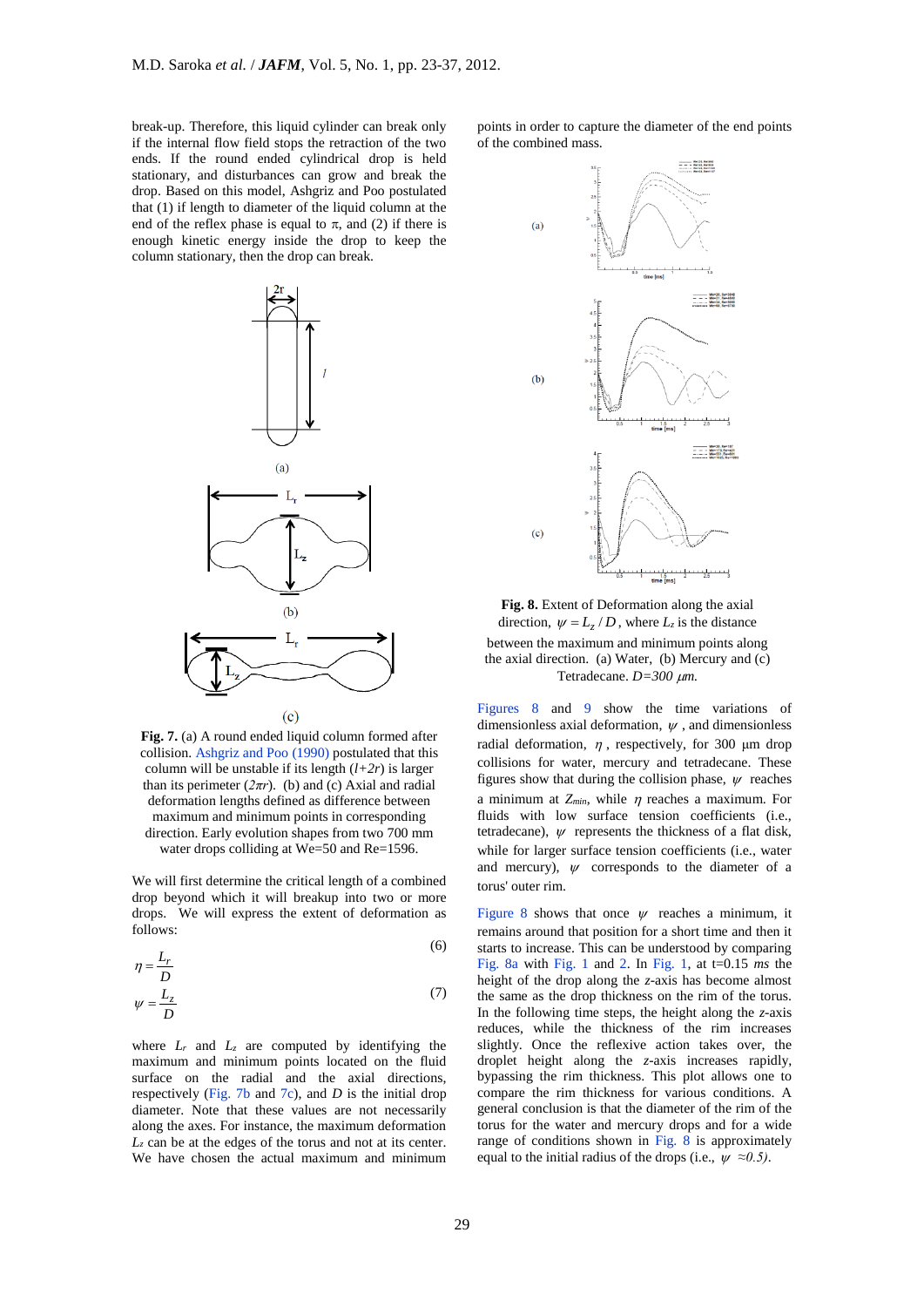

**Fig. 9.** Extent of Deformation along the radial direction,  $\eta = L_r / D$ , where  $L_r$  is the distance between the maximum and minimum points along the radial direction. (a) Water, (b) Mercury and (c) Tetradecane. *D=300 m.*

During the reflexive phase, all three fluids exhibit very similar behavior in the way in which the radial deformation (i.e. contraction) varies with time. This similar behavior is noted due to the deformation curves overlapping one another for water and mercury collisions and is thus independent of Weber number. Similarly, while  $\eta$  does not explicitly overlap for tetradecane collisions (owing to the large range in initial fluid impact energy), the change in deformation (i.e. the slope) is relatively the same regardless of Weber number. This indicates that the surface tension forces in the reflexive phase dominate the fluid motion.

Once  $\psi$  <sub>max</sub> is reached,  $\eta$  variations become similar and again independent of Weber number. However, the behavior of deformation in the axial direction is quite different depending upon the collisional outcome. For cases resulting in coalescence,  $\psi$  decreases rapidly, indicating the dominance of the inertia forces. As the Weber number increases, the final outcome changes from coalescence to separation and the corresponding  $\mathbf{w}$ exhibits slower changes (smaller slopes) - an indication that inertia and surface forces are competing for control. If surface tension begins to dominate as the combined mass contracts, radial pinching develops and grows, resulting in separation. Conversely, if the axial fluid momentum dominates, radial pinching will not develop, resulting in permanent coalescence instead. Therefore, if the combined mass stretches to a critical maximum length,  $(\psi_{max})_{cr}$ , the influence of surface tension compared to fluid momentum is now such that

surface tension dominates the collisional evolution and the combined mass will separate.

An important observation from Fig. 8 is that the demarcation point of the coalescence and separation is around  $\psi$  =3.1 for both water (Fig. 8a) and Mercury (Fig. 8b). However, for the tetradecane drops and for a wide range of Weber numbers tested here, even for much larger  $\psi$ , droplet separation was not observed. Therefore, the axial length criterion by itself may not be sufficient to predict the onset of separation. A closer look at the difference between the water, mercury, and tetradecane plots (Figs. 8 and 9) reveals that the liquid column breaks only if a bulbous end at the rim of the collision phase is observed. Comparing Figs. 8a and 8b with Fig. 8c, shows that for water and mercury the minimum  $\psi$  stays at about 0.5 or half of the drop initial diameter, yet for tetradecane, it can continuously reduce. This indicates that for tetradecane collisions the collision phase results in the formation of a flat disk and not a torus. Therefore, the surface area at the tip of the rim of the combined drop is small as compared to the surface area of a torus. Therefore, it can be said that a torus-shape at the end of the collision phase with a rim diameter equal to the radius of the initial drops is the second requirement for the onset of separation.



**Fig. 10.** Plots of  $\psi_{\text{max}}$  versus ln(We) (a) Comparison of different fluids and *D=300 µm*. (b) Comparison of different water drop sizes.

A search for this critical deformation value was accomplished by plotting  $\psi$  max versus  $ln(We)$  for the three fluid types and different drop sizes. The results are plotted in Fig. 10, where Fig. 10a provides a comparison of fluid types and Fig. 10b gives a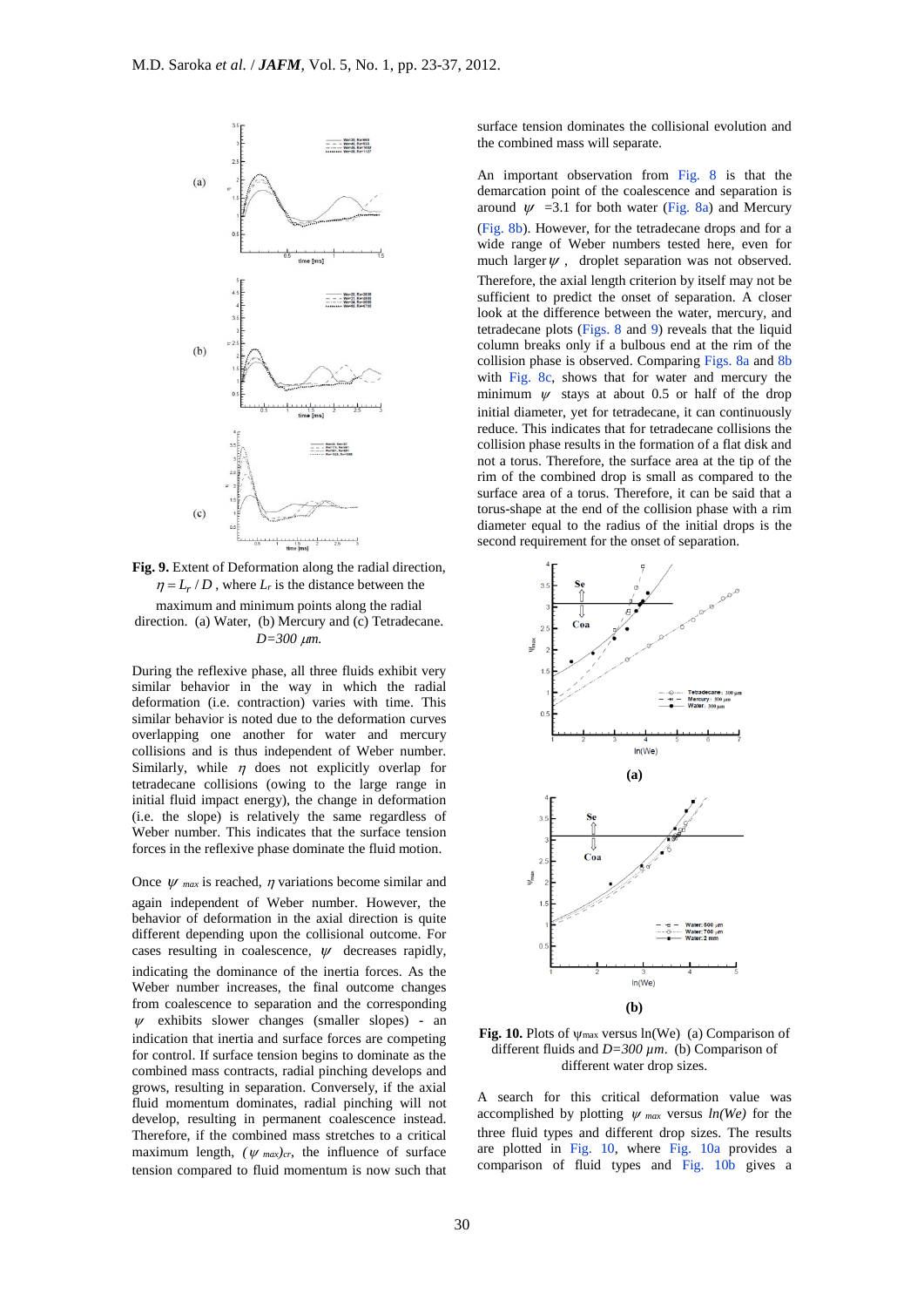comparison of drop sizes. Since the range of Weber numbers used in the simulation of tetradecane collisions was an order of magnitude larger than the values used for water and mercury drop collisions, the natural logarithmic scale was used. This scale allows the data to be represented on a single plot and it is useful for comparison purposes.

Review of Fig.10 allows two observations to be made. First, the behavior of collisions composed of water or mercury are very different than the observed variation seen for tetradecane drops. Second, for water and mercury collisions the lower critical Weber numbers of 33.6 and 45.8 indicate that  $(\psi_{max})_{cr} \sim \pi$ . Therefore, if the combined mass stretches in the axial direction to a value greater than  $\pi$ , separation will always occur. However, for tetradecane drop collisions,  $(\psi_{max})_{cr}$  does not exist since reflexive separation never occurs because of small rim surface areas during the collision phase. A similar review of Fig. 10b, which represents a comparison with respect to drop size, reveals that size has little impact on this parameter's variation. In all three drop size cases, at the lower critical Weber numbers of 41.0, 39.1 and 34.4, the critical length to drop diameter ratio is  $(\psi_{max})_{cr} \sim \pi$ .



**Fig. 11.** Ratio of maximum dimensionless deformations in the radial and axial direction,  $\zeta_{max} = \eta_{max}/\psi_{max}$ . (a) Comparison of different fluids. (b) Comparison of different water sizes. The dashed line represents the boundary between coalescence and separation.

Another criterion for the collision outcome was observed by plotting the ratio of the maximum dimensionless deformation in the radial and axial directions,  $\zeta = \eta_{max}/\psi_{max}$ . A comparison of this ratio with  $ln(We)$  for (a) tetradecane, water and mercury and

(b) for water drop diameters of 300 μm, 700 μm and 2 mm is provided in Fig. 11. In all cases for water and mercury, a critical value of  $(\zeta)_{cr} = 0.65$  represents the demarcation value between permanent coalescence and separation. This ratio for tetradecane collisions always remained above 0.9 and is consistent with the fact that reflexive separation was never observed.

We can now address the capillary instability based criterion for breakup proposed by Ashgriz and Poo (1990). As noted earlier, they assumed that breakup occurs when length to diameter of a round ended drop is more than  $\pi$ , i.e.,  $(l+2r)/2r = \pi$ . Based on our model,  $L_z = l + 2r \equiv l + D'$  where  $D'$  is the diameter of the liquid ligament formed after collision*.* Diameter of the droplet relates to the diameter of the liquid ligament at this critical condition as  $D = 1.28D'$ . Therefore, the critical condition based on our parameters is  $(l+2r)/2r \equiv L_z/D' = \pi$  or  $L_z/D = \psi = 2.45$ . This is different than our finding of  $\psi = \pi$ . If the length of the column in Ashgriz and Poo's model did not include the round ends, then their prediction of the critical conditions would have been  $\psi \approx 2.9$ . In fact, the Rayleigh instability criterion is for an infinitely long column and not for a round ended column. Therefore, a modified criterion for breakup based on length *l* as shown in Fig. 7a, better matches the numerical results. This condition is only valid for collisions in which the liquid surface tension is large enough to produce a torus-shape drop during the collision phase.

## *3.3.2 Dissipation Based Models*

Jiang *et al.* (1992) have used a dissipation based model to describe the onset of separation. They assumed that at the time when the combined drop has reached its maximum deformation along the radial axis (i.e.,  $R_{\text{max}}$ ) there is no internal kinetic energy. All the initial kinetic and surface energies of two drops is transferred partly to the surface energy and the rest is dissipated. Equating the initial total energy to the surface energy plus dissipated energy at this time yields

$$
KE_o + SE_o = S\sigma + \phi \tag{8}
$$

where  $S$  is the surface area of the united spheroid and  $\phi$  is the dissipated energy at this instant in time. By nondimensionalizing with respect to the initial surface energy, they derived the following relationship,

$$
\hat{S} = 1 + \left(1 - \varphi\right) W e^* \tag{9}
$$

where  $\varphi$  is the dissipation coefficient. The limiting case is  $\varphi = 0$ . By using their experimental data, they concluded that  $\varphi = 0.5$  which indicates that half of the initial energy is dissipated during this phase of the evolution and that its value is independent of the viscosity of the drop. We will show that the dissipation energy at the end of the collision phase is not half of the initial surface energy, and that the combined drop at this phase has a significant amount of kinetic energy stored in it. Qian and Law (1997) expanded this model to include dissipation losses associated with all phases of the evolution sequence. In particular, they assumed that in order for separation to occur, the initial kinetic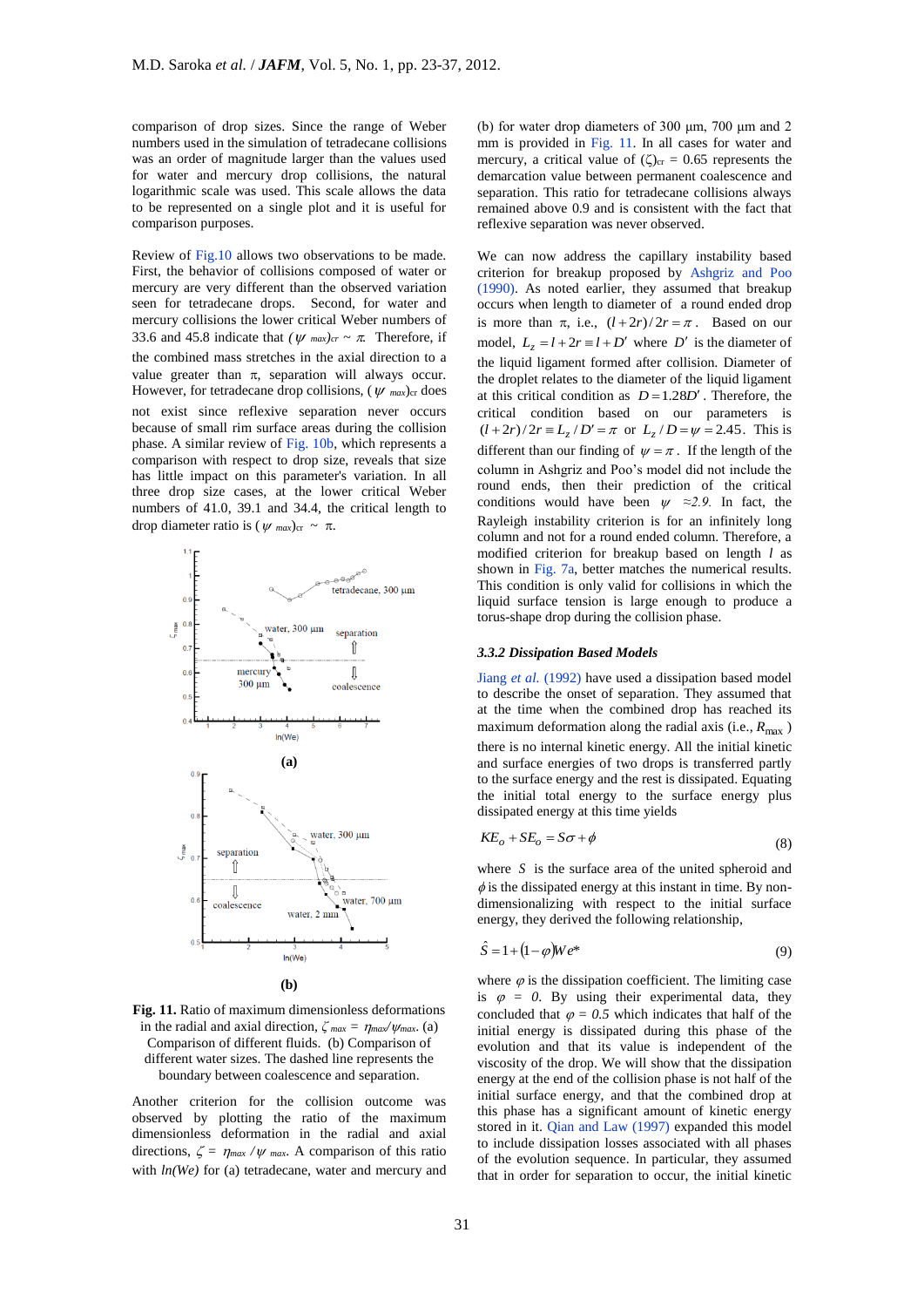energy must be larger than all losses due to dissipation and any residual energy associated with the deformed shape of the combined mass. This relationship is represented as

$$
KE_o = \phi_1 + \phi_2 + \phi_3 + \Delta S \sigma \tag{10}
$$

where  $\phi$  represents the dissipation losses associated with the collision phase,  $\phi_2$  those with the reflexive phase, and  $\phi_3$  those with separation or oscillation phases.  $\phi_l$  was estimated using the  $\varphi = 0.5$  as indicated by Jiang *et al.* (1992), while  $\phi_2$  and  $\phi_3$  were estimated by using both geometrical relations and estimates for the characteristic velocity during each phase. Substituting and simplifying, they obtained the following expression for the computation of the critical Weber number

$$
We_{cr} = \beta \cdot Oh^* + \gamma \tag{11}
$$

where  $\beta$  is a constant and a function of geometry and the dissipation coefficient,  $\varphi$ , and  $Oh^* = 16\mu / \sqrt{\rho R \sigma}$ is a modified Ohnesorge number. The parameter,  $\gamma$ , represents the additional surface energy needed for separation and is also a function of  $\varphi$ . Based upon their experimental work, they concluded that  $\beta = 24 \pm 3$  and  $\gamma = 10 \pm 2$ , which correlated nicely with a fitted line represented by  $We_{cr} = 30Z + 15$ . In their work, although viscosity was incorporated into expressions for  $\phi_2$  and  $\phi_3$ , viscosity was still seen to have a negligible effect upon the outcome.

The first issue, we would like to address is, whether the dissipation assumptions made in Jiang *et al.* (1992), as well as Qian and Law (1997) are plausible. In order to determine the energy dissipation, we will determine the evolution of the surface energy, the kinetic energy and the dissipation in the colliding drops. At the beginning of the collision, both drops have a known amount of surface and kinetic energy. These energies are computed as follows  $(12)$ 

$$
SE_o = 2\pi D_i^2 \sigma
$$

$$
KE_o = \rho \frac{\pi}{24} D_i^3 V_r^2
$$
 (13)

where the ratio of this kinetic energy to surface energy is defined to be  $We^* = We/48$  (Jiang *et al.* 1992). Numerically, at each time step, each of these energies are computed using the following definitions

$$
SE_n = \sigma \sum_{p=1}^{N_{pobsons}} SA_p \tag{14}
$$

$$
KE_n = \frac{1}{2} \sum_{ijk=1}^{N_{cells}} \left( \frac{f_{ijk} \rho}{v_{cell}} \right) \left( u_{ijk}^2 + v_{ijk}^2 + w_{ijk}^2 \right)
$$
 (15)

where  $SA_p$  is the polygon area and  $v_{cell}$  is the volume of the computational cell. Therefore, using these relationships each energy variation was computed at each time step during the collisional process. Additionally, by using these energies and the conservation of energy equation an estimation of the

change in total energy or dissipation energy,  $\phi$ , was obtained as follows

$$
\phi = KE_o + SE_o - KE_n - SE_n \tag{10}
$$

 $(16)$ 

We will scale the kinetic and surface energies with the initial surface energy as

$$
\alpha = \frac{KE_n}{SE_o} \tag{17}
$$

$$
\chi = \frac{SE_n}{SE_o} \tag{18}
$$

The initial surface energy was chosen as the scaling energy since for a same size and same fluid drop collisions, this energy is independent of impact energy. Since the amount of dissipated energy is simply the combined transient kinetic and surface energies subtracted from the initial total energy, a nondimensional dissipation energy was defined as



**Fig. 12.** Dimensionless kinetic energy,  $\alpha = KE_n/SE_o$ versus time. (a) Water,  $300 \mu m$  and (b) Water,  $500 \mu m$ .

#### *3.3.3 Kinetic Energy*

Dimensionless kinetic energy variations for 300 μm tetradecane, 300 μm mercury and 300 μm, 500 μm, 700 μm and 2 mm water drops collisions are provided in Fig. 12. In these cases, as the drops come into contact with one another (i.e. time of collision  $= 0$ ), initially there is a spike in the kinetic energy. As an example, two 300 μm water drops colliding with a We/Re combination of 10/468 and 50/1044, respectively, resulted in a relative increase of 31% and 8%. Similar behavior was observed for other sizes and fluid types.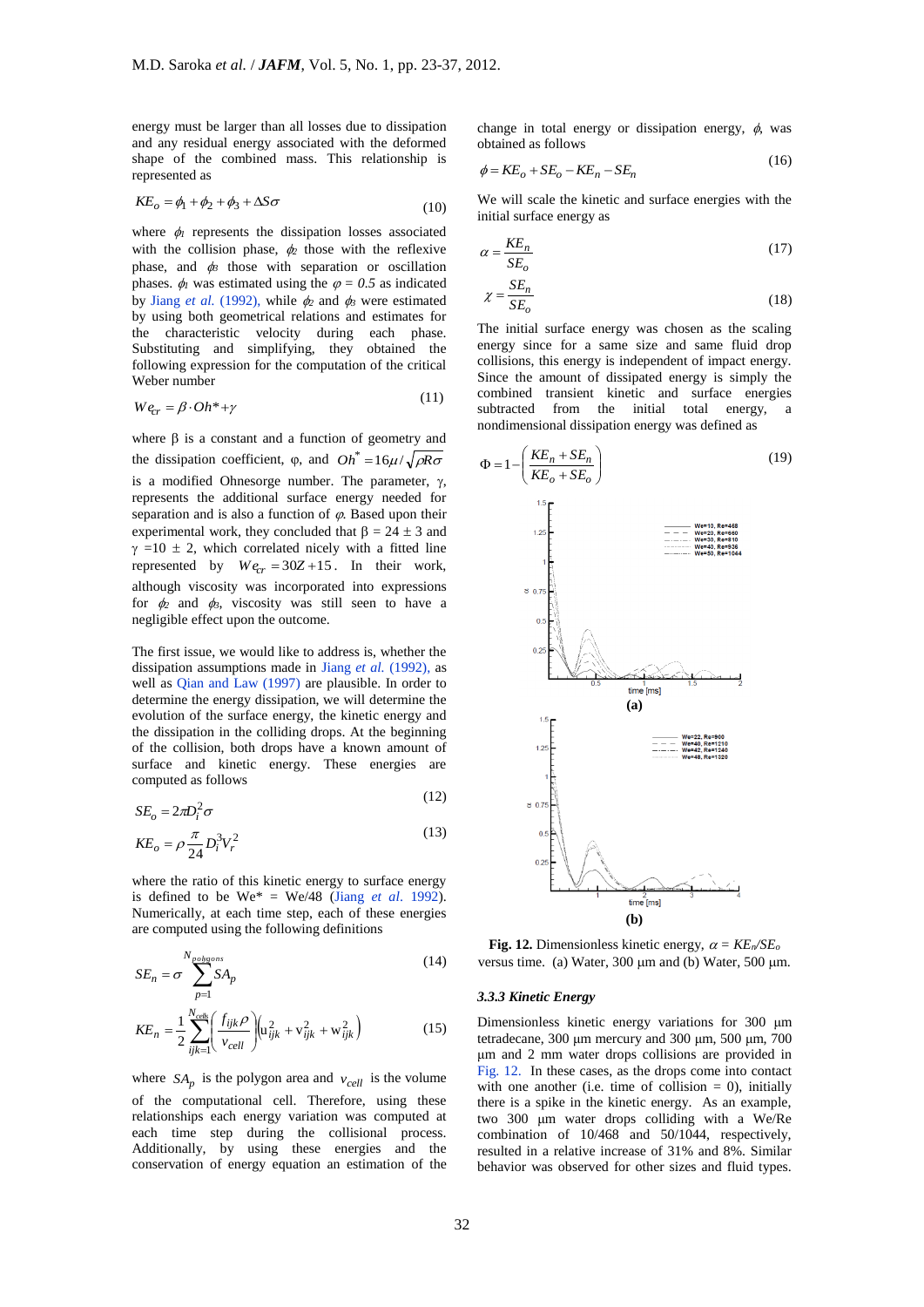This increase occurs very quickly, usually in less than 150 time steps (i.e., less than 0.04 ms) and decreases with increase of the We/Re combination. This increase is due to the high pressure region which results from the perpendicular and opposing flow of the two colliding drops. This high pressure area causes the fluid to accelerate radially away from the center thus causing the observed increase in kinetic energy. Immediately afterwards, the kinetic energy decreases transferring energy to the surface energy. At the end of the collision phase, the total kinetic energy is at its minimum value. A maximum kinetic energy is observed between  $t_1 < t_{ke}$  $<$  t<sub>2</sub> as defined in Fig. 3, and its value is relatively independent of Weber number. For mercury drop collisions with a lower critical Weber number of 33.6, this maximum ratio of kinetic energy to initial surface energy  $\alpha_{\text{max}}$  = 0.368. For water drop collisions with drop diameters of 300  $\mu$ m, 500  $\mu$ m, 700  $\mu$ m and 2 mm, this ratio is 0.401, 0.396, 0.380 and 0.353, respectively. Therefore, for mercury and water drop collisions, the maximum amount of kinetic energy for separation can be approximated by computing 37% of the initial surface energy. It should be noted that at the end of the collision phase the kinetic energy is very small (but not zero), and therefore, Jiang *et al.* (1992) assumption that the flow comes to a stop at that point is a good approximation.



**Fig. 13.** Dimensionless surface energy,  $\beta = SE_n/SE_o$ versus time. (a) Water,  $300 \mu m$  and (b) Water,  $500 \mu m$ .

#### *3.3.4 Surface Energy*

As with the previous discussion on kinetic energy, the dimensionless surface energy as a function of time is plotted in Fig. 13. As expected, the maximum surface energy occurs at the end of the collision phase where the combined fluid has spread along the radial axis to its maximum radius,  $R_{\text{max}}$ . For mercury drop collisions, the maximum dimensionless surface energy at the transition point between coalescence and separation is  $\chi_{\text{max}} = 1.43$ . For water drop collisions with drop diameters of 300 μm, 500 μm, 700 μm and 2 mm, this ratio is 1.46, 1.44, 1.43 and 1.40, respectively. Taking the averages yields  $\bar{\chi}_{\text{max}} = 1.433$ , which is very close to mercury's value of 1.425. Therefore, the maximum amount of surface energy for separation can be computed by taking 1.43 times the initial surface energy. For collisions composed of tetradecane, this ratio varied from 1.03 to 3.20 for Weber numbers of 30 to 1025, respectively. Although  $\chi_{\text{max}} = 1.45$  occurs for a Weber number of 90, no separation is observed. It is concluded that models which are based only on the surface energy at a certain point are not by themselves appropriate to define the onset of separation.

# *3.3.5 Dissipated Energy*

Two aspects of the Jiang *et al.* (1992) model are tested using the numerical results obtained in this investigation. First, the overall form of Eq. (11) is tested. This was done by computing the modified Ohnesorge number, Oh\*, for water drop collisions with diameters of 300 μm, 500 μm, 700 μm and 2 mm and using their corresponding lower critical Weber number. The results of this analysis along with the results provided by Qian and Law (1997) are plotted on Fig. 14a. Mercury is also included since it was observed that reflexive separation occurred at  $We<sub>cr</sub> = 33.6$ . A linear line fitted through the water data provides,  $We_{cr} = 116(Oh*)+ 28$ . This should be compared with that of Qian and Law's empirical relation of  $We_{cr} = 30(Oh^*) + 15$ . Therefore, in Eq. 11,  $\beta_{num} = 116 \sim 3.9 \beta_{exp}$  and  $\gamma_{num} = 28 \sim 1.9 \gamma_{exp}$ , where the subscripts *exp* and *num* refer to experimentally and numerically determined constants. Both of these numerical constants indicate that in a vacuum environment, collisions result in more substantial changes in geometry (i.e. deformation) than for collisions occurring in a gaseous environment, and/or less dissipation occurs during the collision phase. This is, in fact, observed in the experiments of Willis and Orme (2000).

The second aspect tested is related to the issue concerning the amount of dissipation occurring in the initial phase of the evolution. Jiang *et al.* (1992) define this dissipation coefficient to be

$$
\varphi = \frac{\phi_1}{SE_o W e^*}
$$
\n(20)

By substituting the amount of dissipation occurring during the collision phase and the initial surface energy and the modified Weber number for water drop collisions of 300 μm and 2 mm colliding at their corresponding critical Weber number, this coefficient is 0.389 and 0.299, respectively. Qian and Law (1997) derived expressions for  $\beta$  and  $\gamma$ , which represent the product of two factors. Specifically, both are functions of the dissipation coefficient, while  $\beta$  is also a function of the geometry and  $\gamma$  is also a function of excess surface energy. In general, each of these constants can be written as follows: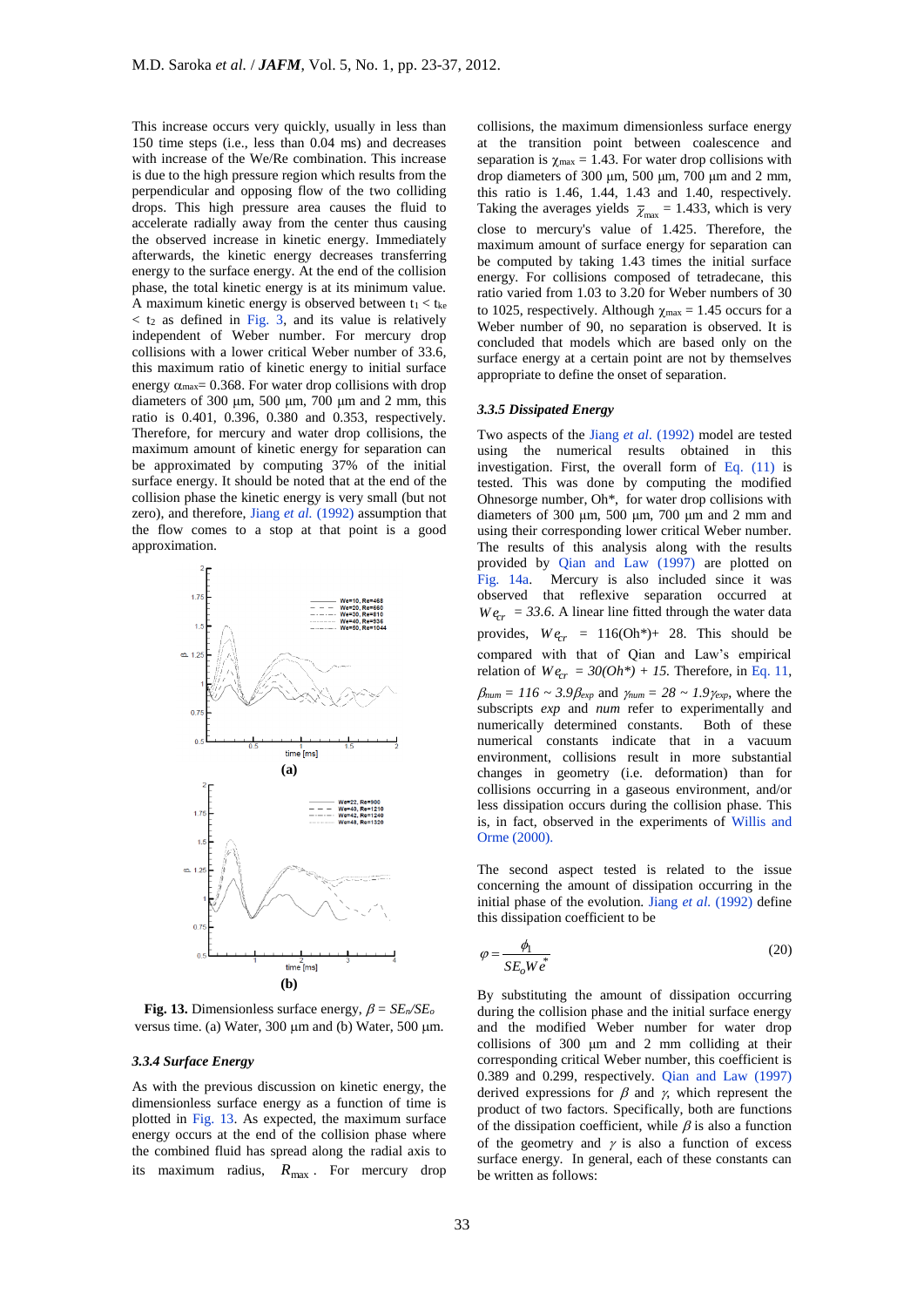$(21)$ 

$$
\beta = C_{disjoint} C_{e^{i\alpha}} \tag{21}
$$

$$
\gamma = C_{dissipation} C_{surface} \tag{22}
$$

Here  $C_{dissipation} = 1/(1-\varphi)$ ,  $C_{geometry} = f(geometry)$  and  $C_{surface} = 6\Delta S/\pi R^2$ . Therefore, using the original Jiang *et al.* assertion that 50% of the energy is dissipated and Qian and Law's values of  $\beta_{exp} = 30$  and  $\gamma_{exp} = 15$ , the factors associated with geometry and excess surface energy can be estimated. Doing so yields *Cgeometry = 15* and *Csurface = 7.5.*

Now, using these constant values and an average dissipation coefficient based upon the results obtained in this investigation,  $\overline{\varphi} = 0.348$ ,  $\beta$  and  $\gamma$  are recomputed to be  $\beta' = 23.0$  and  $\gamma' = 11.5$ . Although these values more closely approximate Qian and Law's (1997) experimental determination of  $\beta = 24 \pm 3$  and  $\gamma = 10 \pm 2$ , they do not agree with the plotted data of  $\beta_{\text{num}} = 116$  and  $\gamma_{\text{num}} = 28$ . This again supports the assertion that for collisions in a vacuum, more pronounced deformation will occur as compared to collisions occurring in the presence of a surrounding gaseous environment.

Willis and Orme (2000) presented a model based upon their experimental observations of oil drop collisions in a vacuum. Using Jiang *et al*.'s (1992) equation for total energy at the instant of maximum spread along the radial axis, they proposed that the amount of surface energy can be bounded by two limiting shapes. Namely, these shapes are either a thin flat disk, or the minimum surface area, *Sd*, and a torus, representing the maximum surface area,  $S_t$ . Each of these areas are computed using analytical expressions and geometric values taken from their experimental data. Non-dimensionalizing with respect to the initial surface area of two spherical drops, an average surface area is computed as follows

$$
\hat{S} = \frac{\hat{S}_t + \hat{S}_d}{2} \pm \frac{\hat{S}_t - \hat{S}_d}{2}
$$
\n(23)

 $\beta = C_{dissplitating}$   $\Gamma_{general}$  (22)<br>  $\gamma = C_{dissplitating}$  (22)<br>  $\Gamma_{\text{eff}}(C_{classupam} = 1/R(-\rho), C_{geumary} = f(\text{genmetry})$  and<br>  $\Gamma_{an} = \rho = \rho \Delta S/\pi R^3$ . Therefore, using the original flang *et*<br>  $\Delta_{an}$   $\text{secent} = \beta(R^{-1}(\rho))$ ,  $C_{geumary} = \beta$  is original flang *et*<br>  $\Delta$ Using data obtained during this investigation, this variable was computed and plotted versus the scaled Weber number, We\* for tetradecane, water and mercury drop collisions. The results of which are provided in Fig. 14b. Additionally, Eq. (9) is provided for the case when there is no dissipation and when the dissipation coefficient is 50%. Willis and Orme provided a similar plot using their experimental data, which indicates that the amount of dissipation is dependent on the fluid viscosity contradicting the original assertion by Jiang *et al.* In particular, Willis and Orme demonstrated that the amount of dissipation increases as the viscosity of the fluid increases.

Review of Fig. 14b supports this assertion, since tetradecane, water and mercury all exhibit independent behavior with regards to one another and as the viscosity of the fluid increases, more energy loss occurs. In fact, increased dissipation causes the overall behavior to become more nonlinear (i.e., tetradecane versus mercury and water). Additionally, for the three fluids investigated it is observed that as  $We^* \rightarrow 0$ , the non-dimensional surface area also approaches a limit,

namely  $\hat{S} \rightarrow 2^{-1/3}$ . At low Weber numbers, the final outcome of droplet collisions is permanent coalescence. This limiting value is computed by calculating the surface area of the final combined droplet divided by the total surface area of the two original drops.



**Fig. 14.** Model Comparison. (a) Qian and Law Model (b) Willis and Orme model compared with Jiang *et al.*  Model

## **3.4 Reynolds Number Effect**

There has been much speculation as to whether the Reynolds number has an effect or not on the overall collisional outcome. In this section, this aspect was tested by simulating collisions with a constant Weber number and various corresponding Reynolds numbers. The appropriate Weber/Reynolds number combination was obtained by either varying the drop diameter and keeping the fluid properties and relative velocity constant or by keeping the drop diameter, relative velocity, surface tension and density constant and varying the kinematic viscosity. In these two ways, the Weber number remains constant while the Reynolds number varies. For instance, an investigation for a constant Weber number of 40 was conducted. In order to simulate a variety of collisions with this Weber number, drops with water properties and diameters of 300 μm, 500 μm, 700 μm and 2 mm were used. These four cases resulted in corresponding Reynolds numbers of 936, *1210*, *1428* and *2400*, respectively. Two additional Reynolds numbers of *1040* and *1337* were simulated by defining water drops with the same relative velocity used for the case of Re=936, but values of 0.9 x  $10^{-6}$  m<sup>2</sup>/s and 0.7 x  $10^{-6}$  m<sup>2</sup>/s were used to represent the kinematic viscosity.

Nobari *et al.* (1996) plotted the Weber number versus Reynolds number for ten different binary drop collision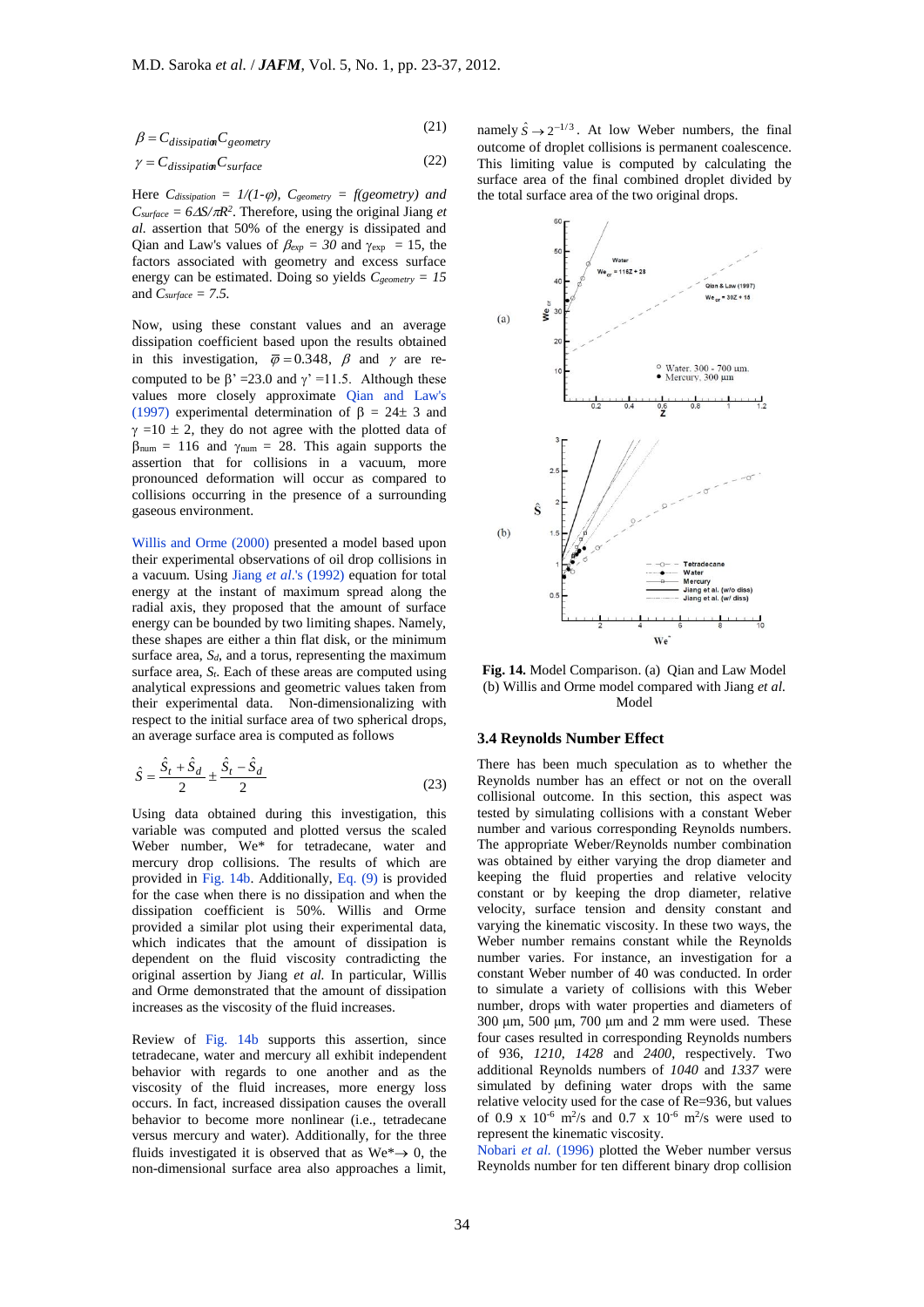simulations. Based upon their computational data and the experimental data provided by Jiang *et al.* (1992), they provided an extrapolation for low Reynolds number cases which represents the boundary between coalescence and separation. In their numerical technique the boundary between colliding drops had to be artificially ruptured before merging could take place. Although experimental data of this nature (i.e. rupture times) do not exist, which undermines the veracity of the data, this work is the first to indicate that a clear boundary or critical Reynolds number does exist.



**Fig. 15.** Weber versus Reynolds Number. Results for Water, Mercury and Tetradecane. Boundary is a fitted spline and represents the transition between coalescence and separation.

Figure 15 shows the critical Reynolds number for the boundary between coalescence and separation obtained from the simulations conducted in this investigation. Review of this data indicates that, as the Weber number increases, a minimum Reynolds number of slightly less than 1000 is required before separation will occur. This value is an order of magnitude greater than the extrapolated value indicated by Nobari, *et al.* (1996). Additionally, they reported that, as the Reynolds number increases, the Weber number decreases until a limiting value of  $We = 24$  is reached. This value of 24 was based upon the work conducted by Ashgriz and Poo (1990) for high Reynolds numbers. In contrast, the results obtained in this investigation indicate a limiting Weber number of 35.

# **4. CONCLUSIONS**

Full three dimensional numerical simulations of headon binary drop collisions consisting of either water, mercury or tetradecane were conducted. In order to simulate the evolution of the surface deformation during collision, the volume-of-fluid technique was utilized in conjunction with the Continuum Surface Force method for surface tension effects. During the course of this investigation it is noted that for drops without the influence of the surrounding environment, the lower critical Weber number for water drops are somewhat larger than that observed experimentally.

Additionally, the critical Weber number was seen to be a function of drop size. A critical Reynolds number of about 1000 was determined. For all cases simulated in this investigation, separation occurs if the stretching length is greater than  $\pi$  times the drop's initial diameter. This is close to the modified capillary based model of

Ashgriz and Poo (1990), in which the liquid column length does not include the round ended parts of the combined drop. Our number is slightly larger than the critical number of 2.85 predicted by numerical simulation of Morozumi *et al.* (2005).

This difference may be partially due to the different numerical techniques used and their numerical dissipation levels. It is also noted that a critical length model is not sufficient for the prediction of the separation point. For liquids with a small surface tension, a disk shape drop, rather than a torus-shape drop, is formed at the end of the collision or spread phase. The formation of the torus-shape drop was another condition that had to be satisfied to have separation.

During the collision phase (radial expansion), 13-19% of the energy is dissipated for water drops, while only 9% was dissipated for mercury drop collisions occurring at the critical Weber number. The dissipation energy for tetradecane was 36%-84% for collisions ranging from  $30 \leq$  We  $\leq$  1025. Therefore, the model of Jiang *et al.* (1992) which uses a 50% dissipation for all fluids, is a good assumption for most fuel drops with low surface tension, however, it overestimates the dissipation for water and mercury drops. The Jiang *et al.* (1992) dissipation coefficient was computed for each fluid type and was seen to vary with both fluid type and drop size. Review of the model by Qian and Law (1997) and the one proposed by Willis and Orme (2000) indicates that the collision outcome is indeed dependent upon viscosity. Finally, the assumption that the internal kinetic energy at the end of the collision phase (i.e., when the two drops collide and spread forming a disk or a torus drop) is approximately zero (Jiang *et al.* 1992; Willis and More 2000) is a good one for drops studies in this work.

#### **REFERENCES**

- Adam, J. R., N.R. Lindbald and C.D. Hendricks (1968). The Collision, Coalescence, and Disruption of Water Droplets. *J. Appl. Phys.* 39, 5173-5180.
- Arkhipov, V.A., I.M. Vasenin and V.F. Trofimov (1983). Stability of Colliding Drops of Ideal Liquid Tomsk: translated from *Zhurnal Prikladnoi Mekhaniki i Tekhnicheskoi Fiziki* 3, 95-98.
- Ashgriz, N. and P. Givi (1987). Binary Collision Dynamics of Fuel Droplets. *Int. J. Heat and Fluid Flow* 8, 205-210.
- Ashgriz, N. and P. Givi (1989). Coalescence Efficiencies of Fuel Droplets in Binary Collisions. *Int. Comm. Heat Mass Transfer* 16, 11-20.
- Ashgriz, N. and J.Y. Poo (1990). Coalescence and Separation in Binary Collisions of Liquid Drops. *J. Fluid Mech.* 221, 183-204.
- Ashgriz, N. and J.Y. Poo (1990). FLAIR: Flux Line-Segment Model for Advection and Interface Reconstruction. *J. Comp. Phys.* 93, 449-468.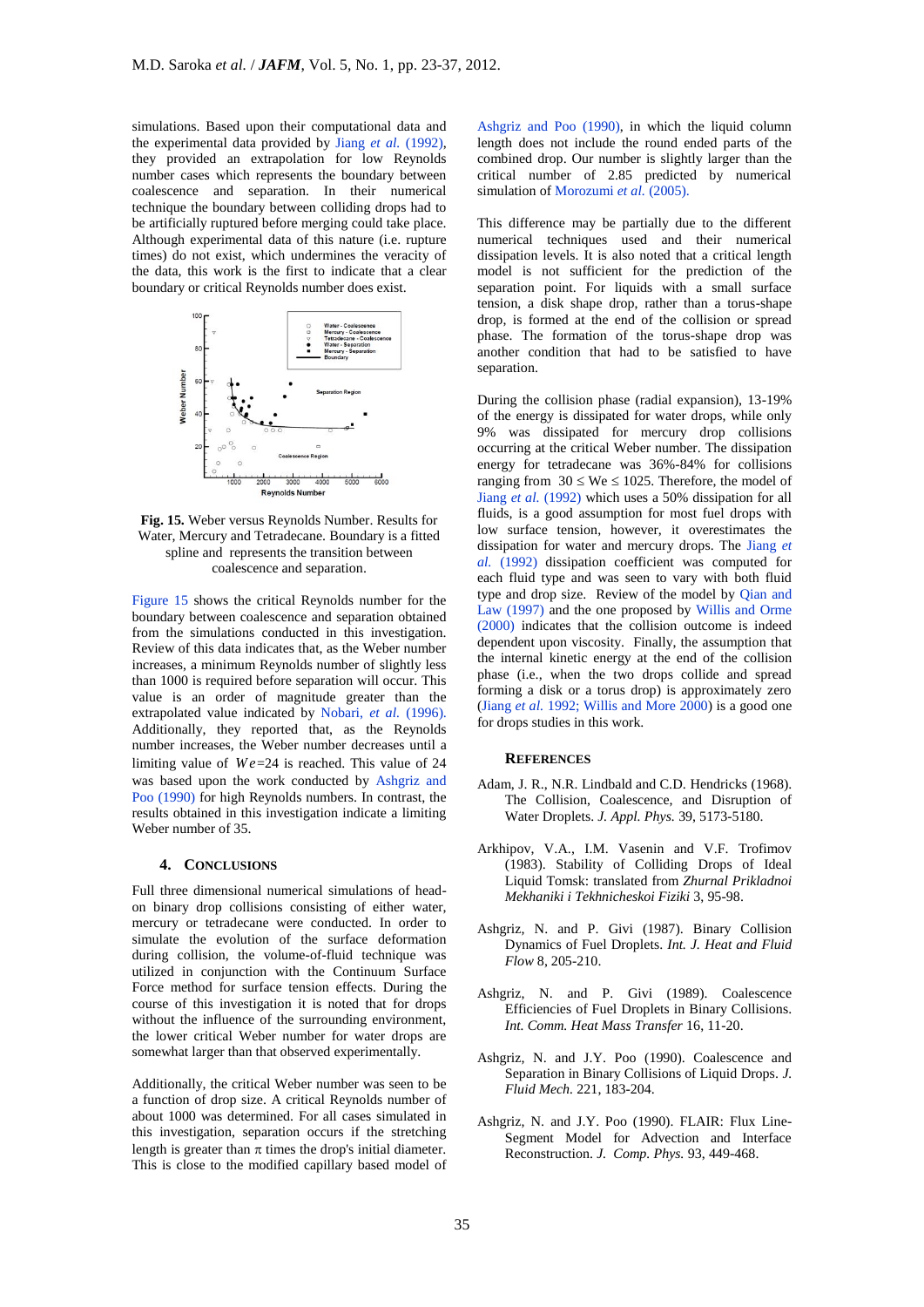- Baldessari, F. and L.G. Leal (2006). Effect of Overall Drop Deformation on Flow-Induced Coalescence at Low Capillary Numbers. *Phys. Fluids* 18(013602).
- Brackbill, J.U., D.B. Kothe and C. Zemach (1992). A Continuum Method for Modeling Surface Tension. *J. Comp. Phys.* 100, 335-354.
- Bradley, S.G. and C.D. Stow (1978). Collisions between Liquid Drops. *Phil. Trans. Roy. Soc. London* 287(A-1349), 635-678.
- Bradley, S.G., and C.D. Stow (1979). On the Production of Satellite Droplets during Collisions between Water Drops Falling in Still Air. *J. Atm. Sci.* 36, 494-500.
- Brazier-Smith, P.R., S.G. Jennings and J. Latham (1972). The Interaction of Falling Water Drops: Coalescence. *Proc. Roy. Soc. London* A-326, 393- 408.
- Brenn, G. and A. Frohn (1989). Collisions and Merging of Two Equal Droplets of Propanol. *Exp. Fluids* 7, 441-446.
- Brenn, G., St. Kalenderski and I. Ivanov (1997). Investigation of the Stochastic Collisions of Drops Produced by Rayleigh Breakup of Two Laminar Liquid Jets. *Phys. Fluids* 9, 349-364.
- Brenn, G., D. Valkovska and K.D. Danov (2001). The Formation of Satellite Droplets by Unstable Binary Drop Collisions. *Phys. Fluids* 13, 2463-2477.
- Bussmann, M., J. Mostaghimi and S. Chandra (1999). On a Three-Dimensional Volume Tracking Model of Droplet Impact. *Phys. Fluids* 11, 1406-1417.
- Estrade, J.P., H. Carentz, G. Lavergne and Y. Biscos (1999). Experimental Investigation of Dynamic Binary Collision of Ethanol Droplets - A Model for Droplet Coalescence and Bouncing. *International Journal of Heat and Fluid Flow* 20, 486-491.
- Gao, T.C., R.H. Chen, J.Y. Pu and T.H. Lin (2005). Collision between an Ethanol Drop and a Water Drop. *Experiments in Fluids* 38, 731–738.
- Guido, S. and M. Simeone (1998). Binary Collision of Drops in Simple Shear Flow by Computer-assisted Video Optical Microscopy. *J. Fluid Mech*. 357, 1- 20.
- Gunn, R. (1965). Collision Characteristics of Freely Falling Water Drops. *Science* 150, 695-701.
- Hu, Y.T., D.J. Pine and L.G. Leal (2000). Drop Deformation, Breakup, and Coalescence with Compatibilizer. *Phys. Fluids* 12, 484-489.
- Hsu, C.F. and N. Ashgriz (2004). Impaction of a Droplet on an Orifice Plate. *Physics of Fluids* 16, 400-411.
- Hsu, C.F. and N. Ashgriz (2004). Nonlinear Penetration of Liquid Drops into Capillaries. *Journal of Colloid and Interface Science* 270, 146-162.
- Jayaratne, O.W. and B.J. Mason (1964). The Coalescence and Bouncing of Water Drops at an Air/Water Interface. *Proc. Roy. Soc. London* A-280, 545-565.
- Jiang, Y.J., A. Umemura and C.K. Law (1992). An Experimental Investigation of the Collision Behavior of Hydrocarbon Droplets. *J. Fluid Mech.* 234, 171-190.
- Ko, G.H. and H.S. Ryou (2005). Modeling of Drop Collision-Induced Breakup Process. *Int. J. Multiphase Flow* 31, 723-738.
- Kothe, D.B., R.C. Mjolsness and M.J. Torrey (1991). *RIPPLE: A Computer Program for Incompressible Flows with Free Surfaces*. LA-12007-MS, Los Alamos National Laboratory.
- Lafaurie, B., C. Nardone, R. Scardovelli, S. Zaleski and G. Zanetti (1994). Modeling Merging and Fragmentation in Multiphase Flows with SURFER. *J. Comp. Phys.* 113, 134-147.
- Leal, L.G. (2004). Flow Induced Coalescence of Drops in a Viscous Fluid. *Phys. Fluids* 16, 1833-1851.
- Lord Rayleigh, (1878). On the Instability of Jets. *Proc. Lond. Math. Soc.* 10, 4-13.
- Low, T.B. and R. List (1982). Collision, Coalescence and Breakup of Rain Drops. *J. Atm. Sci.* 39, 1591- 1606.
- Low, T.B. and R. List (1982). Collision, Coalescence and Breakup of Raindrops Part II: Parameterization of Fragment Size Distribution. *J. Atm. Sci.* 39, 1607-1618.
- Mashayek, F. and N. Ashgriz (1995). A Spine-Flux Method for Simulating Free Surface Flows. *J. Comp. Phys.* 122, 367-379.
- Mashayek, F., N. Ashgriz, W.J. Minkowycz and B. Shotorban (2003). Coalescence Collision of Liquid Drops. *International Journal of Heat and Mass Transfer* 46, 77–89.
- Menchaca-Roca, A., F. Huidobro, A. Martinez-Davalos, K. Michaelian, A. Perez, V. Rodriguez and N. Carjan (1997). Coalescence and Fragmentation of Colliding Mercury Drops. *J. Fluid Mech*. 346, 291-318.
- Morozumi, Y., H. Ishizuka and J. Fukai (2005). Criterion between Permanent Coalescence and Separation for Head-on Binary Droplet Collision. *Atom. and Sprays* 15, 61-80.
- Nikolopoulos, N., K. Nikas and G. Bergeles (2009). A Numerical Investigation of Central Binary Collision of Drops. *Comput. Fluids* 38, 1191-1202.